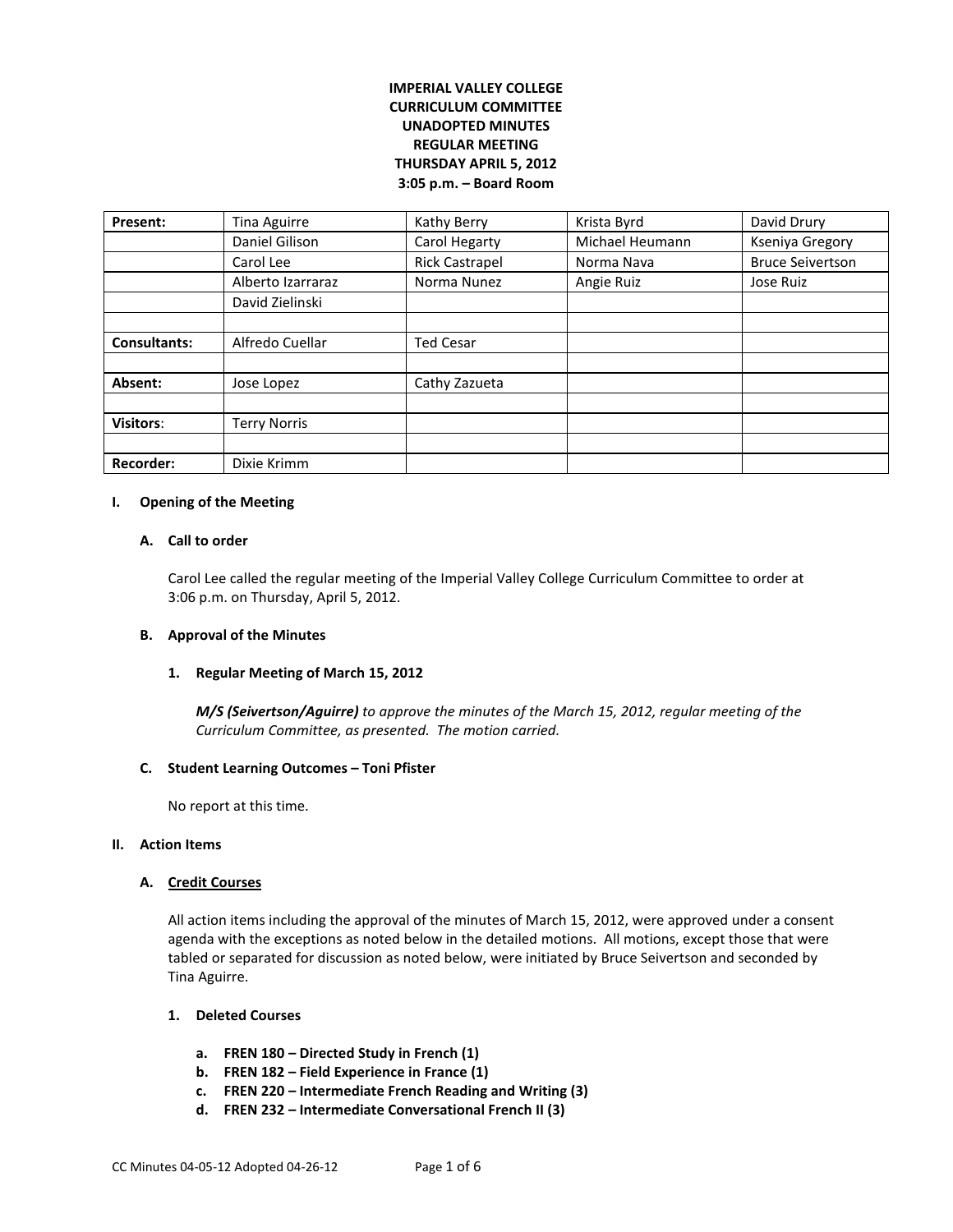*M/S (Seivertson/Aguirre) to approve the deletion of FREN 180, 182, 220, and 232, effective 2012 – 2013, as presented. The motion carried.*

## **2. Inactivated Courses**

**a. PE 163 – Song and Cheer (2)** 

*M/S (Seivertson/Aguirre) to approve the inactivation of PE 163, for no more than 3 years, effective with the 2012 – 2013 AY, as presented. The motion carried.*

- **3. Revised Courses**
	- **a. AJ 102 – Concepts of Criminal Law (3)**
	- **b. AJ 104 – Legal Aspects of Evidence (3)**
	- **c. AJ 106 – Principles & Procedures of the Justice System (3)**
	- **d. CSI 104 – Concepts of Probation and Parole (3)**
	- **e. DSPS 054 – Computer Access I (1)**
	- **f. DSPS 056 – Computer Access II (2)**
	- **g. EDUC 202 – Tutor Training (1)**
	- **h. ENGR 210 – Statics (3)**
	- **i. ENGR 212 – Dynamics (3)**
	- **j. ENGR 240 – Electric Circuit Analysis (3)**
	- **k. ESL 041 – Conversation 1 (1)**
	- **l. ESL 042 – Conversation 2 (1)**
	- **m. PE 105 – Public Safety Fitness (1)**
	- **n. POLS 100 – Introduction to Political Science (3)**
	- **o. POLS 104 – Comparative Politics (3)**
	- **p. POLS 106 – Introduction to the International Relations (3)**
	- **q. SPAN 210 – Intermediate Spanish II (5)**

*M/S (Seivertson/Aguirre) to approve the addition/revision of SLO's and/or assignments and/or update to textbooks, for AJ 102, AJ 104, AJ 106, CSI 104, DSPS 054, DSPS 056, EDUC 202, ENGR 210, ENGR 212, ENGR 240, ESL 041, ESL 042, PE 105, POLS 100, POLS 104, POLS 106, and SPAN 210, effective 2011 - 2012, as presented. The motion carried.*

**r. AJ 108 – Public Safety Report Writing (3)**

*M/S (Seivertson/Aguirre) to approve the course number change, (was 120), for AJ 108, effective 2012 – 2013, as presented. The motion carried.*

**s. AJ 141 – Arrest and Firearms (3.5)**

*M\_\_\_\_\_\_\_\_\_\_\_\_\_\_/ S \_\_\_\_\_\_\_\_\_\_\_\_\_\_\_ to approve the increase of course hours (from 63 to 73) and textbook update, for AJ 141, effective 2012-2013, as presented. The motion was pulled.*

### **ITEM WITHDRAWN**

This item was pulled from the agenda for further clarification.

### **t. AJ 160 – Regular Basic Course Modular Format Level III (10)**

*M\_\_\_\_\_\_\_\_\_\_\_\_\_\_/ S \_\_\_\_\_\_\_\_\_\_\_\_\_\_\_ to approve the revision to SLO's, class size (from 35 to 25), course number (was 142), and textbook update, for AJ 160, effective 2012-2013, as presented. The motion carried.*

### **ITEM WITHDRAWN**

This item was pulled from the agenda for further clarification.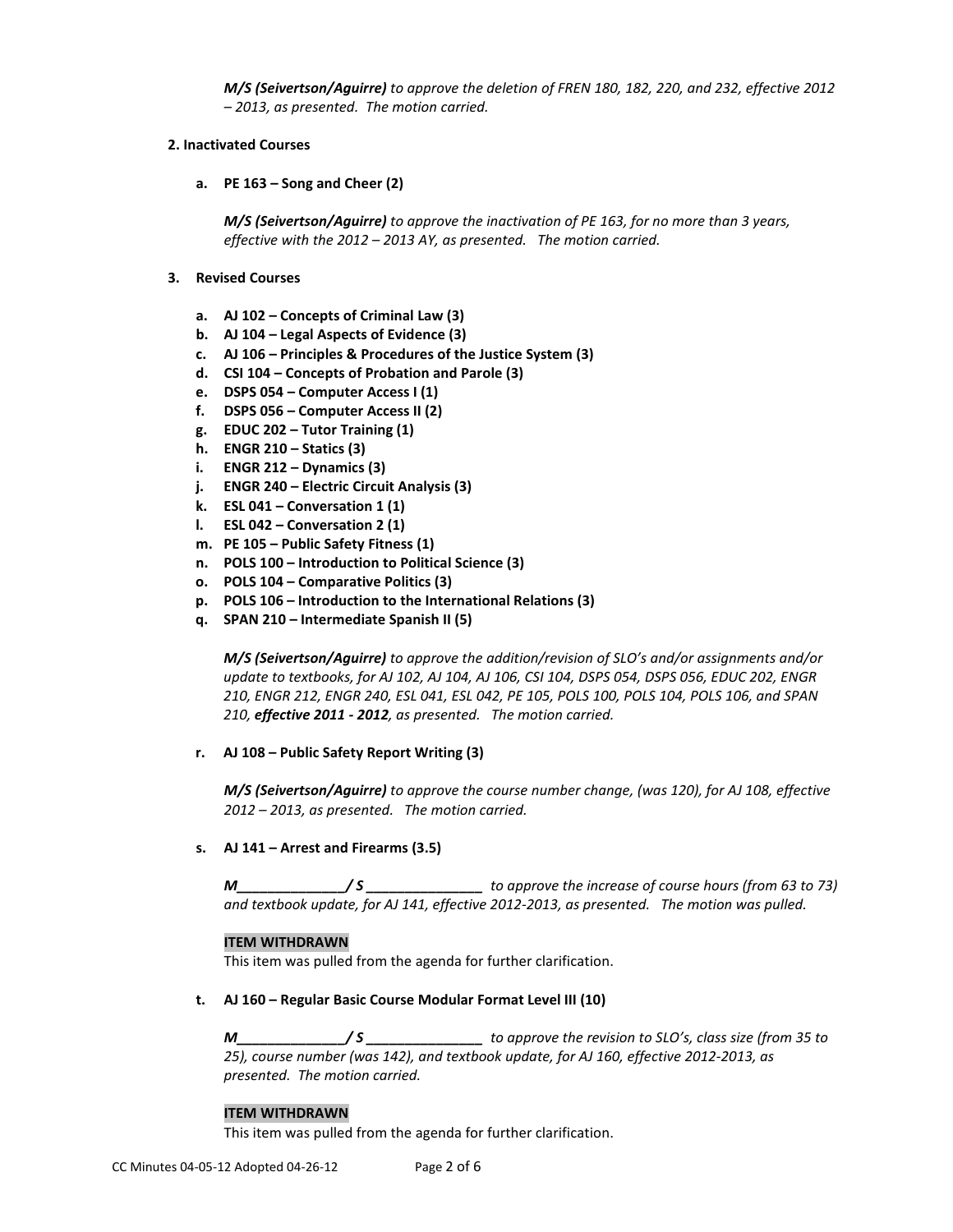### **u. AJ 162 – Regular Basic Course Modular Format Level II (13.5)**

*M/S (Seivertson/Aguirre) to approve the revision to SLO's, description, course number (was 144), prerequisite to reflect renumbering of AJ 142 to AJ 160, and update to textbooks, for AJ 162, effective 2012-2013, as presented. The motion carried.*

### **v. AJ 222 – Criminal Investigation (3)**

*M/S (Seivertson/Aguirre) to approve the course number change, (was 122), for AJ 222, effective 2012 – 2013, as presented. The motion carried.*

### **w. AJ 223 – Juvenile Control (3)**

*M/S (Seivertson/Aguirre) to approve the course number change, (was 123), for AJ 223, effective 2012 – 2013, as presented. The motion carried.*

#### **x. AJ 224 – Criminology (3)**

*M/S (Seivertson/Aguirre) to approve the course number change, (was 124), for AJ 224, effective 2012 – 2013, as presented. The motion carried.*

#### **z. CSI 100 – Introduction to Correctional Systems (3)**

*M/S (Seivertson/Aguirre) to approve the addition of SLO's and assignments, update to course title and textbooks, for CSI 100, effective 2012 – 2013, as presented. The motion carried.*

#### **aa. CSI 206 – Correctional Interviewing and Counseling (3)**

*M/S (Seivertson/Aguirre) to approve the addition of SLO's and assignments, course number change (was 106), and update to textbooks, for CSI 206, effective 2012 – 2013, as presented. The motion carried.*

### **bb. CSI 208 – Control and Supervision of Inmates (3)**

*M/S (Seivertson/Aguirre) to approve the course number change, (was 108), for CSI 208, effective 2012 – 2013, as presented. The motion carried.*

#### **cc. DSPS 018 – Educational Assessment and Evaluation (.5)**

*M/S (Seivertson/Aguirre) to approve the addition of SLO's and assignments, update to textbooks, and correction to total course hours (to 18 was 162), for DSPS 018, effective 2012 – 2013, as presented. The motion carried.*

### **dd. GEOG 102 – Cultural Geography (3)**

*M/S (Seivertson/Aguirre) to approve the revision to the objectives and core content, for GEOG 102, effective 2012-2013, as presented. The motion carried.*

#### **ee. GEOG 108 – World Regional Geography (3)**

*M/S (Seivertson/Aguirre) to approve the revision to the objectives, core content, and update to textbooks, for GEOG 108, effective 2012-2013, as presented. The motion carried.*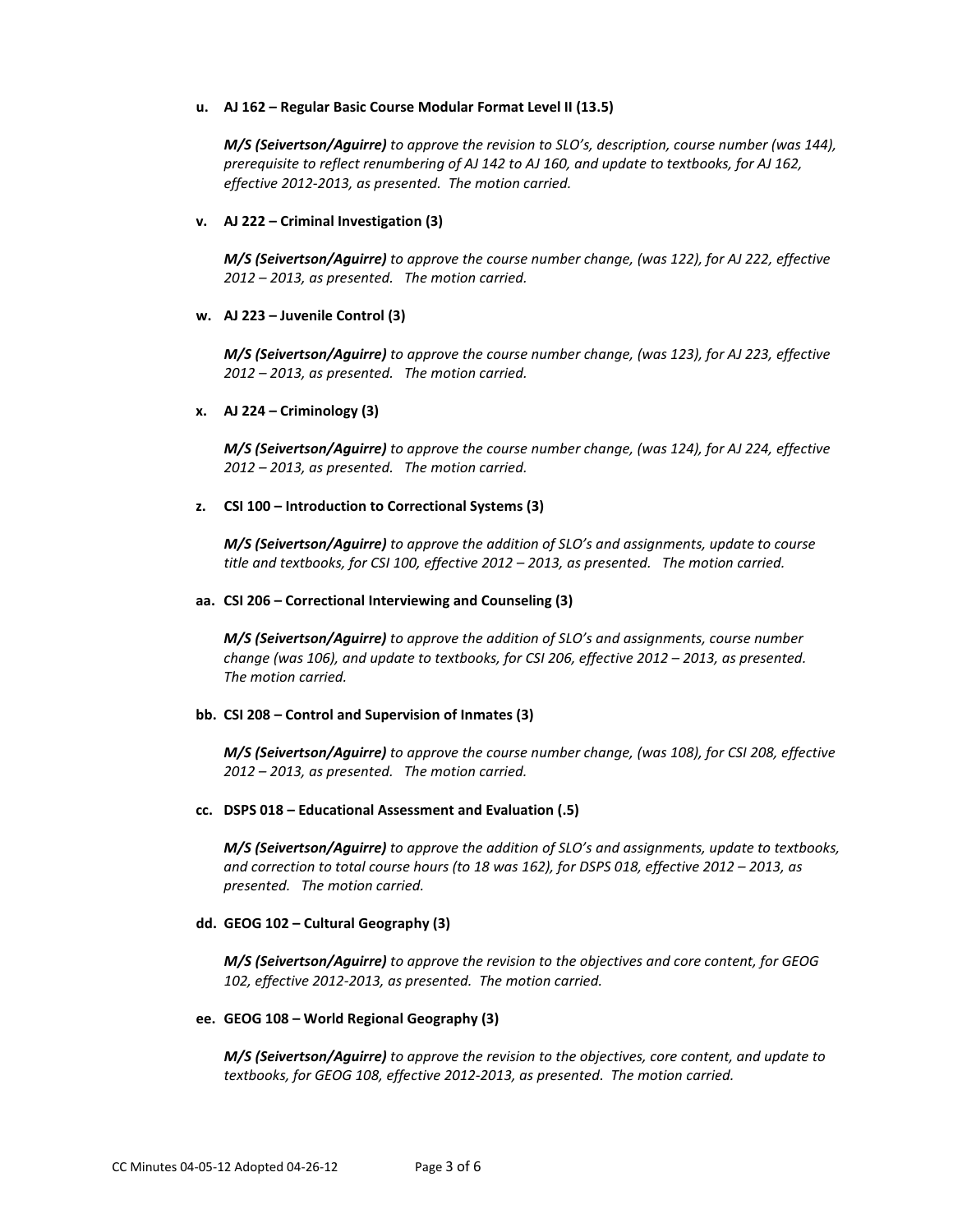### **ff. NURS 230 – Nursing Trends (1)**

*M/S (Seivertson/Aguirre) to approve the addition of SLO's and assignments, update to textbooks, prerequisite clarification, description, objectives, and core content, for NURS 230, effective 2012 – 2013, as presented. The motion carried.*

## **gg. NURS 231 – Nursing Process and Application III (8.5)**

*M/S (Seivertson/Aguirre) to approve the addition of SLO's and assignments, update to textbooks, description, objectives, and core content, for NURS 231, effective 2012 – 2013, as presented. The motion carried.*

### **hh. NURS 241 – Nursing Process and Applications IV (8.5)**

*M/S (Seivertson/Aguirre) to approve the addition of SLO's and assignments, update to textbooks, description (to include the statement "additional materials/lab fees apply"), objectives, core content, and methods of evaluation, for NURS 241, effective 2012 – 2013, as presented. The motion carried.*

## **ii. SOC 224 – Criminology (3)**

*M/S (Seivertson/Aguirre) to approve the course number change, (was 124), for SOC 224, effective 2012 – 2013, as presented. The motion carried.*

## **jj. SPCH 100 – Oral Communication (3)**

*M/S (Seivertson/Aguirre) to approve the update to course objectives, for SPCH 100, effective 2012-2013, as presented. The motion carried.*

### **kk. SPCH 110 – Advanced Oral Communication (3)**

*M/S (Seivertson/Aguirre) to approve the addition of SLO's and assignments, update to textbooks, addition of SPCH 100 to prerequisites, and revision of SAM code, (from D to E), for SPCH 110, effective 2012-2013, as presented. The motion carried.*

### **ll. VN 089 – Individual Studies: Vocational Nursing (1)**

*M/S (Seivertson/Aguirre) to approve the correction of the TOP Code, (from 1230.10 to 1230.20), for VN 089, effective 2012-2013, as presented. The motion carried.*

### **B. Non Credit Courses**

### **1. Deleted Courses**

- **a. PE 802 – Tai Chi Chuan**
- **b. PE 803 – Zumba Gold**
- **c. PE 804 – Balance and Mobility for Older Adults**

*M/S (Seivertson/Aguirre) to approve the deletion of PE 802, 803, and 804, effective 2012 – 2013, as presented. The motion carried.*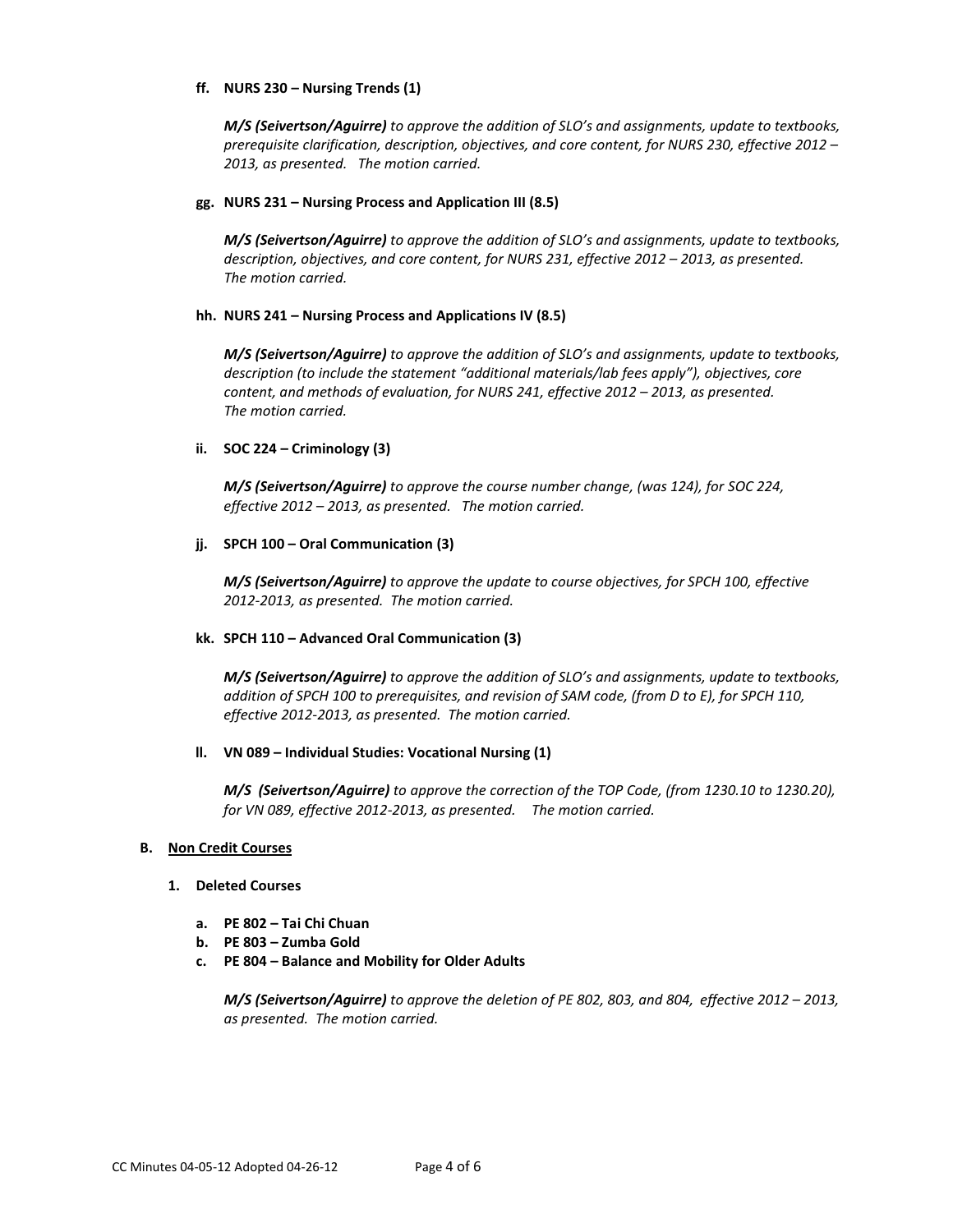### **2. Revised Courses**

## **a. MUS 803 – Orchestra for Older Adults**

*M/S (Seivertson/Aguirre) to approve the revision to the title and text of the course outline of record to remove the word "chamber" from all parts of the course, for MUS 803, effective 2012- 2013, as presented. The motion carried.*

# **C. Distance Education Courses – Addendum Documentation**

## **1. PE 209 – Introduction to Physical Education (3)**

*M/S (Drury/Aguirre) to approve the Distance Education Addendum for PE 209, effective 2012-2013, to provide greater access and allow the inclusion of all modalities of learning, as presented. The motion failed.* 

David Zielinski expressed concern regarding some aspects of the DE addendum that were presented. Information that was included appeared to be outdated and revisions were suggested. David Drury asked David Zielinski to email him the requested changes so that the addendum could be brought back to the next meeting on April 19, 2012. David Zielinski also stated that at the next Distance Education meeting the committee would work on revising the document to bring the information contained therein up to date.

# **D. Majors and Certificates**

## **1. Revised Majors and Certificates**

- **a. Air Conditioning and Refrigeration Technology Major and Certificate**
- **b. Anthropology Major**
- **c. Art Major**
- **d. Computer Science Major**
- **e. English Major**
- **f. Music Major**
- **g. Physical Science Major**
- **h. Pre-Engineering Major**
- **i. Spanish Major**
- **j. Water Treatment Systems Technology Major and Certificate**
- **k. Water Treatment Systems Technology: Wastewater Treatment Specialization Certificate**

*M/S (Seivertson/Aguirre) to approve the addition of the description and career opportunities statements to the Air Conditioning and Refrigeration Technology major and certificate, Anthropology major, Art major, Computer Science major, English major, Music major, Physical Science major, Pre-Engineering major, Spanish major, Water Treatment Systems Technology major and certificate, and Water Treatment Systems Technology: Wastewater Treatment Specialization certificate, effective 2012-2013, as presented. The motion carried.*

# **l. French Major**

*M/S (Seivertson/Aguirre) to approve the revision of the French major (to add description and career opportunity text, and delete elective courses section), effective 2012-2013, as presented. The motion carried.*